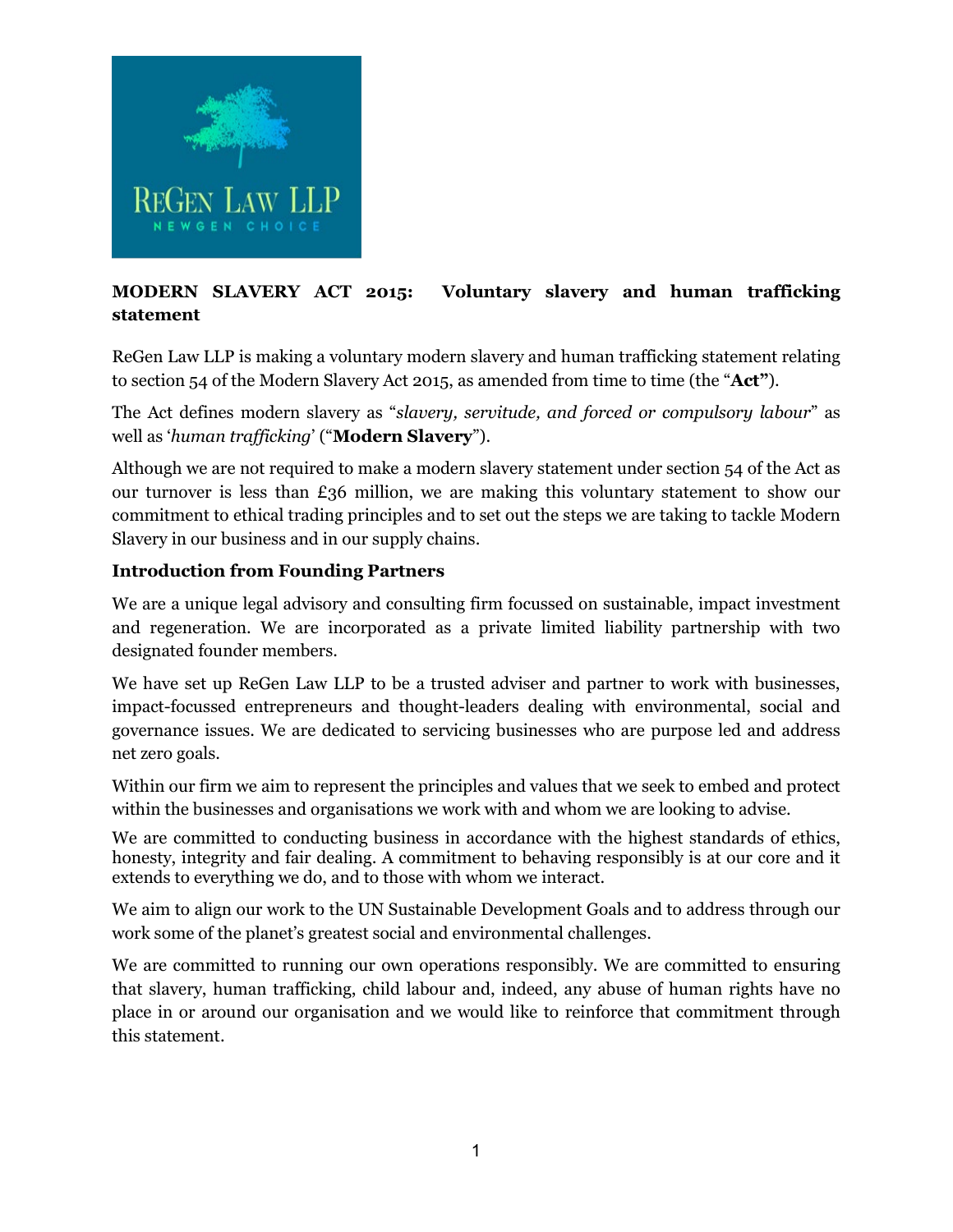

We oppose Modern Slavery in all its forms and make this statement to set out the steps we have taken to ensure that there is no slavery or human trafficking in our business, associated with our advisory work, or within our supply chains.

## **Steps to tackle slavery and human trafficking**

This statement is published in reference to ReGen Law's current financial year ending 30 June 2021.

We have not identified any examples of Modern Slavery within our business or within our associated partners or suppliers since our incorporation and aim to constantly remind ourselves of our values and ensure we keep to these with every human and service interaction we undertake.

### **Our business**

As an impact, sustainability and regeneration focused firm we are fully committed to ensuring that there is no place for Modern Slavery in any form within our business or in any organisation or supply connected with our business.

Our global Modern Slavery policy sets out our zero-tolerance approach to Modern Slavery within our firm and with respect to other businesses we support. The policy contains the steps that any of our partners, members, consultants, employees, agents, associates, clients and any person working with us can take if they have concerns about any behaviour which they feel breaches this approach.

Although we currently have no employees, we will comply with all applicable employment legislation relating to employee terms and conditions, including pay, and we aim to make investment in supporting the health and wellbeing of our staff a top priority.

We will aim to ensure that nobody who works for our business – whether directly employed or not – earns less than the applicable living wage. We are committed to fair pay and the fair treatment of all our workers.

We endeavour to create a working environment where all voices are heard and where people feel confident to discuss their concerns. We will continuously look for ways to improve and raise awareness of Modern Slavery and other ethical issues.

### **Our supply chain – good and services**

ReGen Law engages and anticipates engaging suppliers for the provision of a range of goods and services, including legal, accounting and other professional services, human and information resources, technology, finance, marketing and facilities (including cleaning services). Wherever